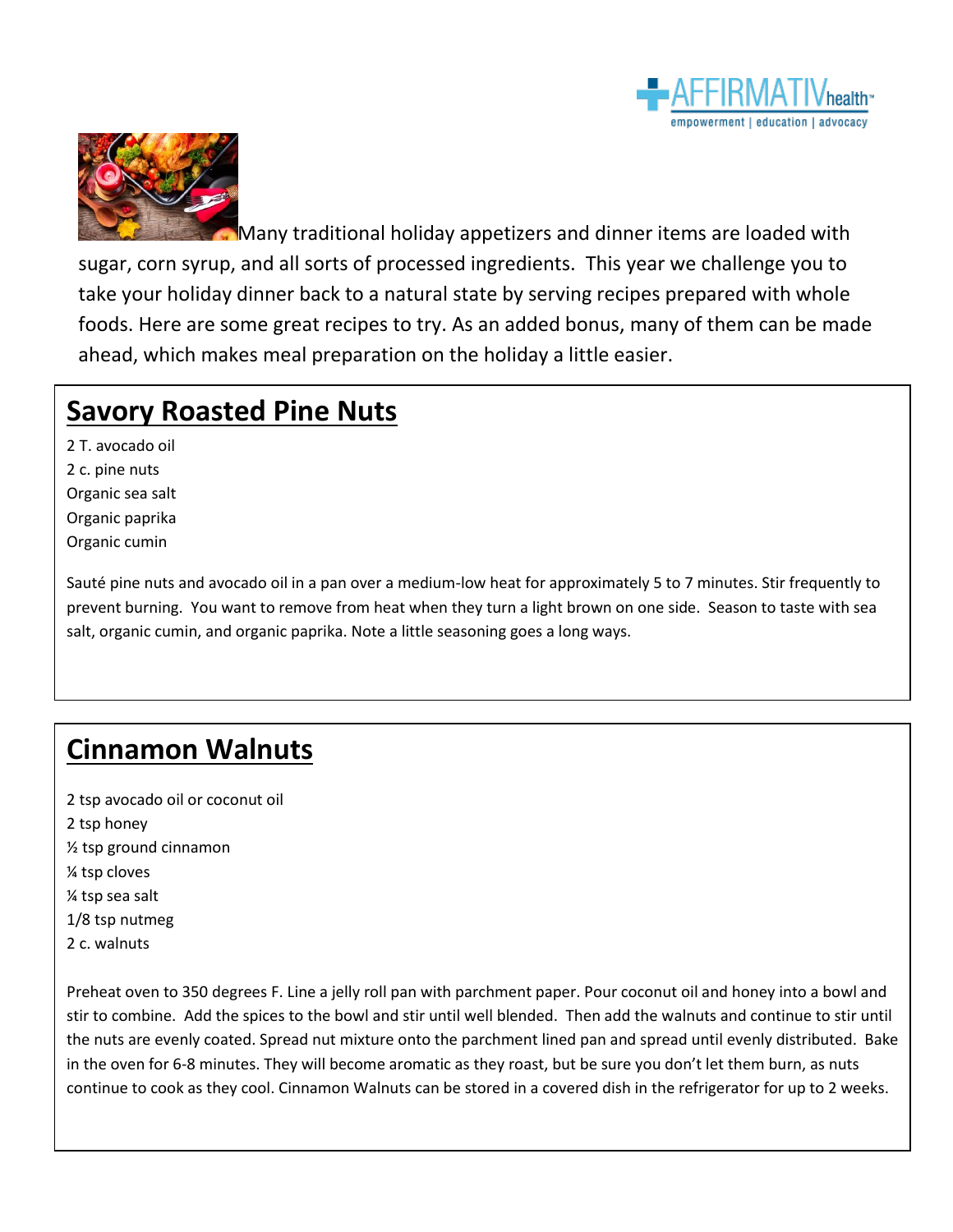# **Stuffed Mushrooms**

1 pound white mushrooms 4 oz. chopped, fresh spinach 3 oz. dry curd cottage cheese 4 cloves garlic, finely minced 1 egg ¼ c. grated parmesan cheese ¼ tsp sea salt

Preheat oven to 400 degrees F. Clean the mushrooms and separate caps and stems. Place the mushroom caps onto a parchment lined jelly roll pan, with the bowl shaped opening facing up. Chop up the stems. Add the chopped stems to a bowl with the other ingredients. Evenly distribute the mixture from the bowl into the mushroom caps, heaping and gently pressing as needed. Bake on the top oven shelf for about 15 minutes. Serve warm.

# **Kiwi Appi**

3 kiwifruit ½ large cucumber 8 thin slices prosciutto 1 lime

Peel the kiwi and then cut into round slices approximately ¼ inch thick. From the 3 kiwi, you should net about 16 slices. Peel the cucumber and slice into round slices about ¼ inch thick. From the cucumber, you need 8 slices. Sandwich the cucumber between two slices of kiwi. Then wrap each sandwich with a piece of prosciutto and fasten with a toothpick. Gently squeeze lime juice over the 8 wrapped sandwiches before serving.

# **Gluten-Free Biscuits**

2 ½ c. almond flour 2 eggs, beaten ¼ c. grass fed butter 1 T. honey ½ tsp baking soda

Preheat oven to 350 degrees F. Place all ingredients in a bowl and combine until a soft dough forms. Roll the dough into a ball and place in the freezer for 15 minutes. Then, remove the dough form the freezer and place between 2 sheets of parchment paper. Using a rolling pin, roll the dough until it is uniformly about 1 inch thick. Next, cut the biscuits using the rim on a water glass. Return the biscuits to the refrigerator for 15 minutes prior to baking, so they hold their shape better. Bake for 12-15 minutes, or until golden brown. Serve warm for best results.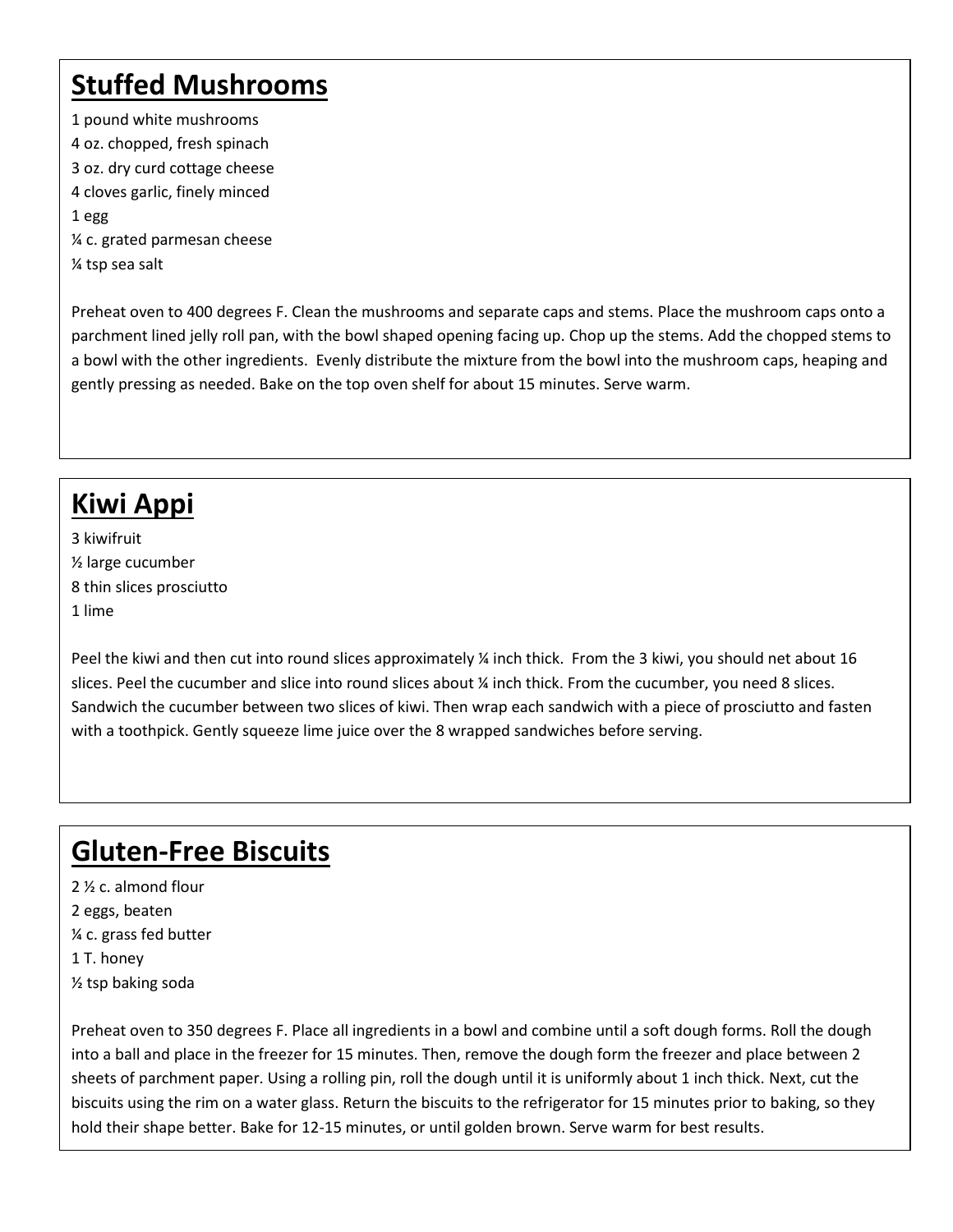### **Nature's Green Bean Casserole**

#### *Homemade Mushroom Soup*

- 1 medium onion, finely diced 2 T. avocado oil or coconut oil ¼ pound crimini mushrooms, chopped 5 c. chicken broth ½ c. coconut milk 4 T. coconut flour or tapioca flour 1 ½ tsp. sea salt ½ tsp. dried thyme
- ¼ tsp. ground black pepper

Place a medium sauce pan over medium heat. Add the oil, onion, mushrooms, salt, pepper, and thyme. Sauté for about 3-5 minutes, until the onions are clear. Add the chicken broth and simmer for about 30 minutes. Remove from the heat and pour the contents into a blender, adding the coconut milk and flour also. Blend until smooth. Can be made ahead and stored in the fridge for up to 3 days.

### *Fried Onions*

- 1 large onion, peeled and sliced into strips
- 1 c. coconut oil or avocado oil
- 2 T. coconut flour or tapioca flour
- ¼ tsp. sea salt
- 1/8 tsp. ground black pepper

In a bowl, combine the tapioca flour, sea salt, and pepper until well mixed. Add the onions and toss until they are evenly dusted with flour. Heat the oil in a saucepan over medium heat. Drop the onions, in small servings, into the hot oil and cook until crisp and light brown (about 3-4 minutes). Carefully remove from the onions from the hot oil and drain on paper towels. Continue making in batches until all the onions are cooked.

### *Fresh Green Beans*

1 ½ pounds fresh organic green beans 1 c. water 3 strips bacon, cooked crisp & diced (optional) Wash and trim the green beans. Add 1c. water to a saucepan, and heat until gently boiling. Then, add a steamer basket to the pan and place green beans into the steamer basket. Cover the pan with a lid and steam the green beans 10-15 minutes, until slightly soft but not mushy. Remove green beans from the steamer and place into a large serving bowl. Toss with the bacon if desired.

### *Casserole Assembly*

- 1. Add the green beans (and bacon if desired) to a large casserole dish.
- 2. Add 4 c. of the mushroom soup and stir until well mixed.
- 3. Top with the fried onions you prepared.
- 4. Bake in a 350 degree F oven for 30 minutes. Serve warm.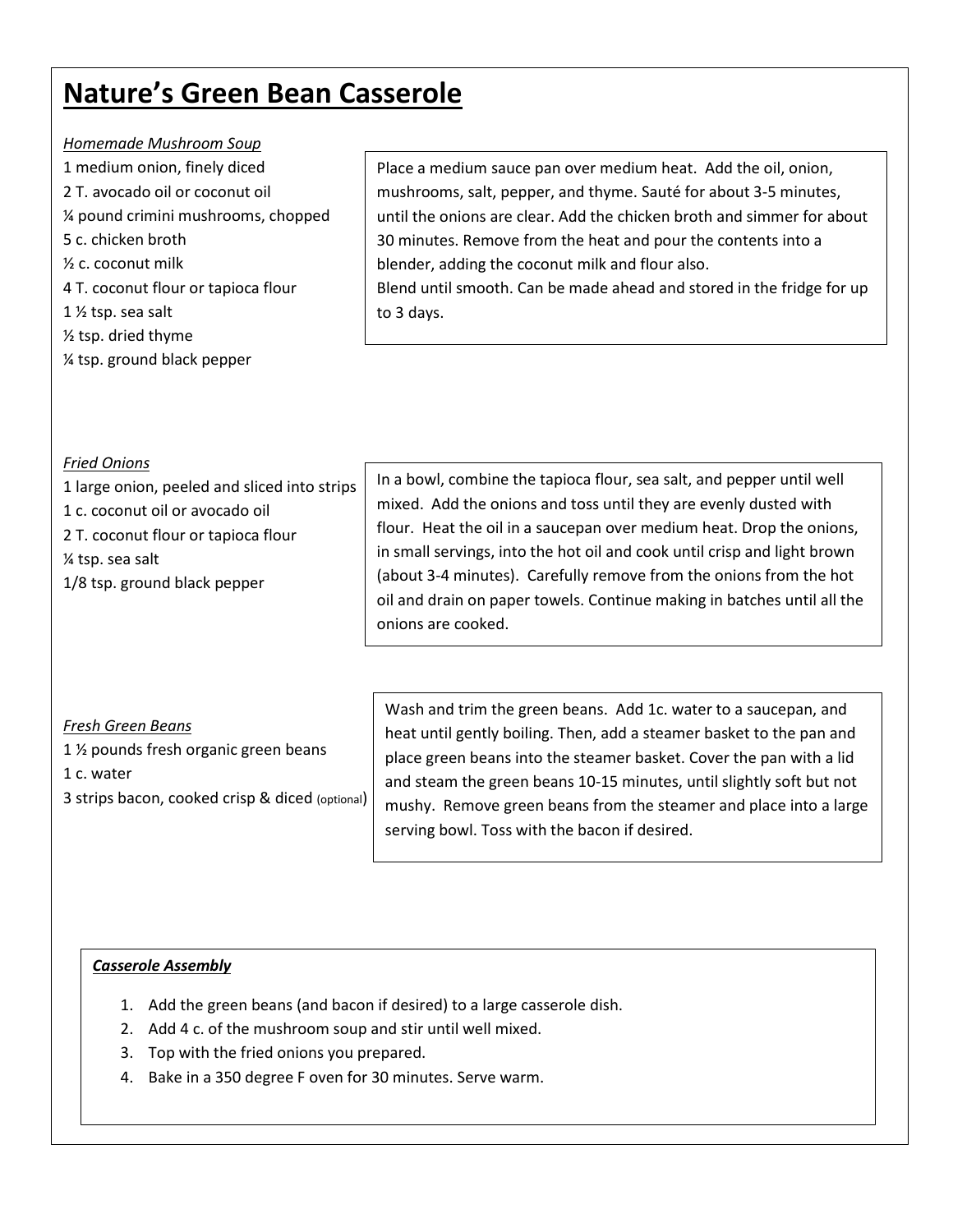## **Sweet and Savory Delicata Squash with Pine Nuts**

1 medium delicata squash, seeded and cut into 1 inch pieces 2 stalks organic kale, chopped into 1 inch pieces ¼ c. pine nuts 2 cloves garlic 4 T. avocado oil 1 T. fresh squeezed lemon juice ½ tsp honey 1/8 tsp red chili pepper flakes 1/4 tsp Sea salt, divided

Heat 2 T. oil in a large sauté pan over medium heat. Add the pine nuts and sauté (stirring frequently) for about 5 minutes, until a light brown. Remove from the pan and set aside. Add the other 2 T. oil to the pan, and add the garlic and red pepper flakes and sauté for 1 minute. Add the squash and a 1/8 tsp. sea salt to the pan, cover with a large lid and cook 6 minutes. Remove the lid and stir, and continue to cook without the lid until the squash is tender (about 5 more minutes). Add the kale to the pan and 1/8 tsp. more sea salt. Sauté until the kale begins to wilt and turns a vivid green color (about 4-6 minutes). Drizzle the honey and lemon juice in the pan and gently stir to coat the squash and kale. Taste, and add a little more salt, honey or lemon juice to attain the desired taste of saltiness, sweet, or sour.

Serve warm.

### **Garlic Mashed Cauliflower**

Large head organic cauliflower

2 cloves garlic, minced (roasting it will really bring out the garlic flavor)

2 T. grass fed butter or avocado oil

1 tsp sea salt (more to taste)

1/8 tsp ground black pepper

¼ c. grated parmesan cheese (optional)

½ tsp chopped fresh or dried chives or rosemary for garnish (optional)

Clean the cauliflower and chop into small pieces. Microwave for 4 minutes, until soft. Place the cauliflower, butter/oil, salt, pepper, garlic, and cheese (if you are using it) in a food processor or immersion blender. Blend until smooth and creamy. Serve warm with the chives or rosemary for garnish.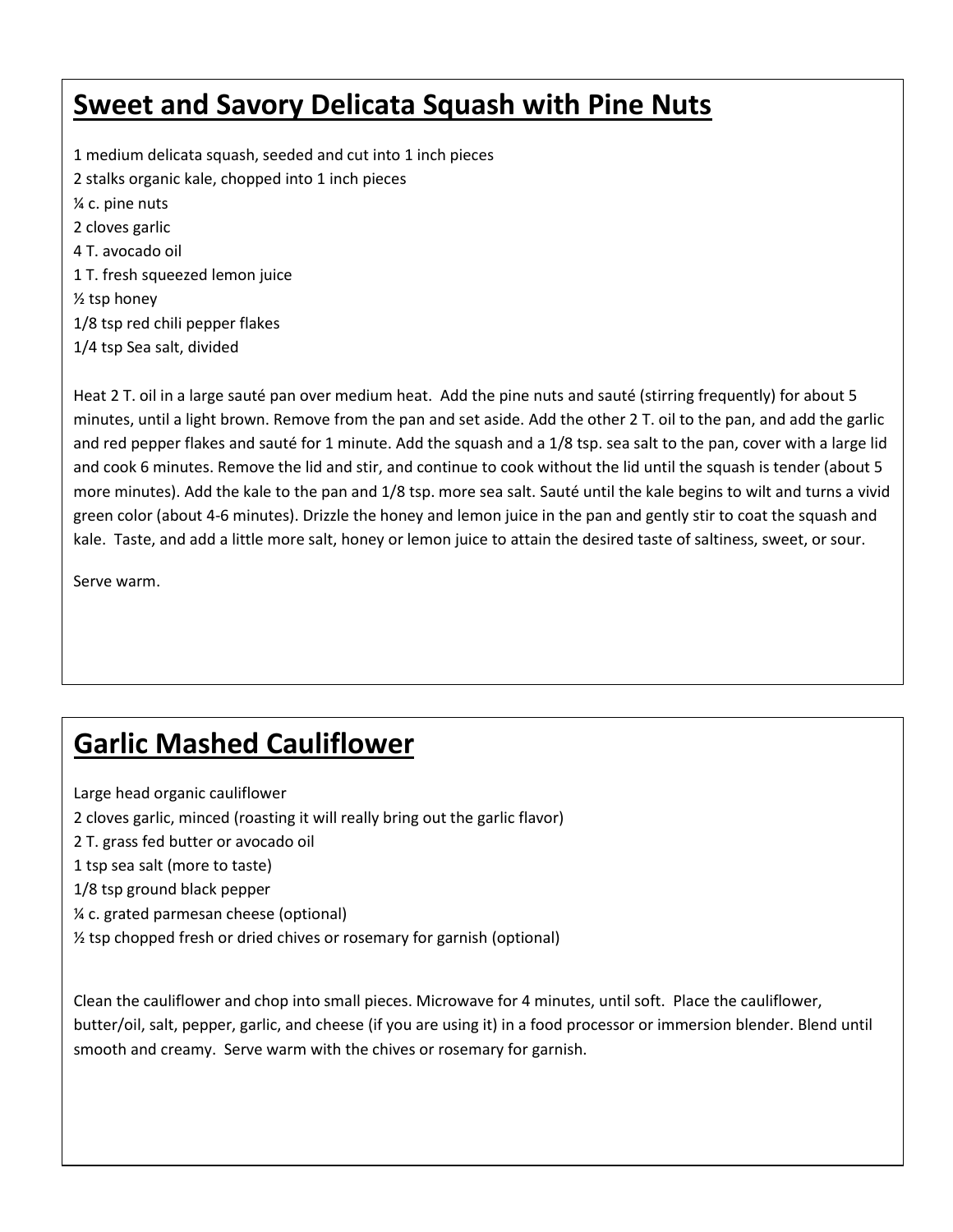### **Crustless Pumpkin Pie** (make at least 1 day ahead)

3 large organic eggs 1 ½ c. organic pumpkin puree 1 c. coconut milk ½ c. honey 1 tsp vanilla extract 1 tsp sea salt 1 tsp ground cinnamon ¼ tsp ground nutmeg ¼ tsp ground ginger ¾ tsp ground allspice Coconut oil (to grease pan)

Preheat oven to 350 degrees F. Generously grease a 9-inch pie pan with coconut oil. In a mixing bowl, beat eggs until light yellow and frothy. Add pumpkin and coconut milk. Mix on low until well combined. Add honey, vanilla, sea salt, and spices and mix on low again until well combined. Pour into the prepared pie pan and bake for one hour, until the custard has set and the top is a golden brown. Remove from the oven and let cool on counter for 30 minutes. Then cover and place in refrigerator overnight. Must be chilled at least 8 hours, or the center will be gooey.

# **Coconut Whipped Cream**

1 can full fat coconut milk (chilled in the fridge overnight) 1/8 tsp. vanilla

Chill the coconut milk in the refrigerator overnight. Remove the coconut milk from the fridge. Scoop out the fat from the top of the can and place into a bowl. Add the vanilla to the bowl and whisk until it thickens. Serve on top of Crustless Pumpkin Pie. (Tip: you can use the remaining coconut water from the can in a smoothie or drink in a glass.)

# **Nutty Snack Bars**

- 1 c. cashews
- 2 c. almond slivers
- 2 c. walnuts
- 1 c. pecans
- 1 c. pistachios
- 1 c. honey
- 2/3 c. coconut oil

Preheat oven to 325 degrees F. Line a jelly roll pan with parchment paper and evenly distribute nuts on the pan. Bake until golden brown, about 15 to 20 minutes. In a large saucepan, heat honey until it simmers, then add coconut oil and whisk until the mixture is well blended (about 5 minutes). Remove the pan from the heat and add the nuts to the pan with the honey sauce. Stir the nuts until they are thoroughly coated. Pour the mixture into a parchment lined 9X13 pan, and then place in the freezer for at least 1 hour. Remove pan from freezer and cut into individual bars. Wrap each bar in parchment paper and return to freezer for storage. These tasty treats will soften quickly at room temperature, so don't get them out until you are ready to eat them. Don't worry, they won't last long!